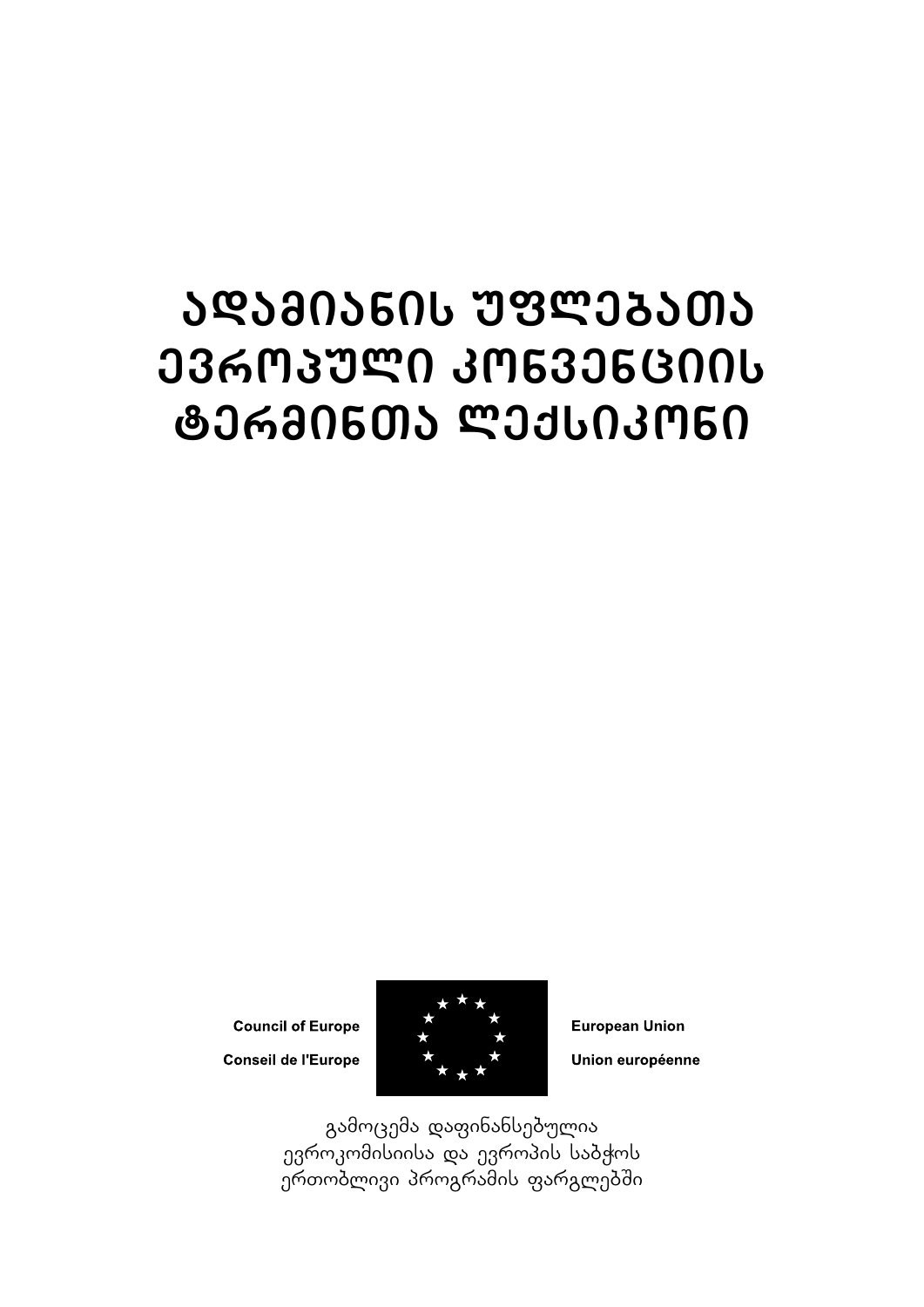#### **The Glossary of the European Convention on Human Rights**

წიგნი გამოიცა ევროკომისიისა და ევროპის საპჭოს ერთობლივი amanis adamic wadamianis and the program and the self was defined to analyze the self was above the self was d  $\delta$ bsmosgnmon, bsdbmnon, sambolo danyanasiya osemanasina adashab უფლებათა ევროპული კულტურის განვითარებისათვის

სამართლებრივი და ადამიანის უფლებათა შესაძლებლობის  $a$ განვითარების განყოფილება  $\alpha$ გექნიკური თანამშრომლობის დეპარტამენტი TanamSromlobis direqtorati ადამიანის უფლებათა და სამართლებრივ საქმეთა  $g_0$ ნერალური დირექტორატი gammanu usadm F-67075 ს<sub>เ</sub>หิคง<sup>ไ</sup>งได้ๆคี<sub>80</sub> Cedex

გარეკანის გაფორმება და კომპიუტერული უზრუნველყოფა - ლუკა გოცირიძე  $\delta$ ეჭდვა - შპს "პეტიტი"

ევროპის საბჭოს საინფორმაციო ბიურო საქართველოში n. gazgazdo zadb., Il Bobo, zmm3. 3a, 0179 monumbo <sub>ტელ.</sub>: 91 38 70 / 71 / 72 / 73 gas/lun: 91 38 74 ელ-ფოსტა: informtbilisi@coe.int 300-830 mgo: www.coe.ge

 $\circ$  gammaob bookm, 2008 bammo

თბილისი, 2008 წლის ოქტომბერი

#### **sarCevi**

| A ……………………… 4  |    |
|----------------|----|
| B  6           |    |
| C              |    |
| D  8           |    |
| F              |    |
| F              | 12 |
| G……………………… 13  |    |
|                | 14 |
| I………………………… 14 |    |
| J              | 16 |
| L……………………… 16  |    |
|                | 18 |
| N  19          |    |
|                |    |
| P  21          |    |
| Q…………………… 25   |    |
| R  25          |    |
| S  28          |    |
| $T$            | 29 |
|                | 30 |
| V  31          |    |
| W              | 31 |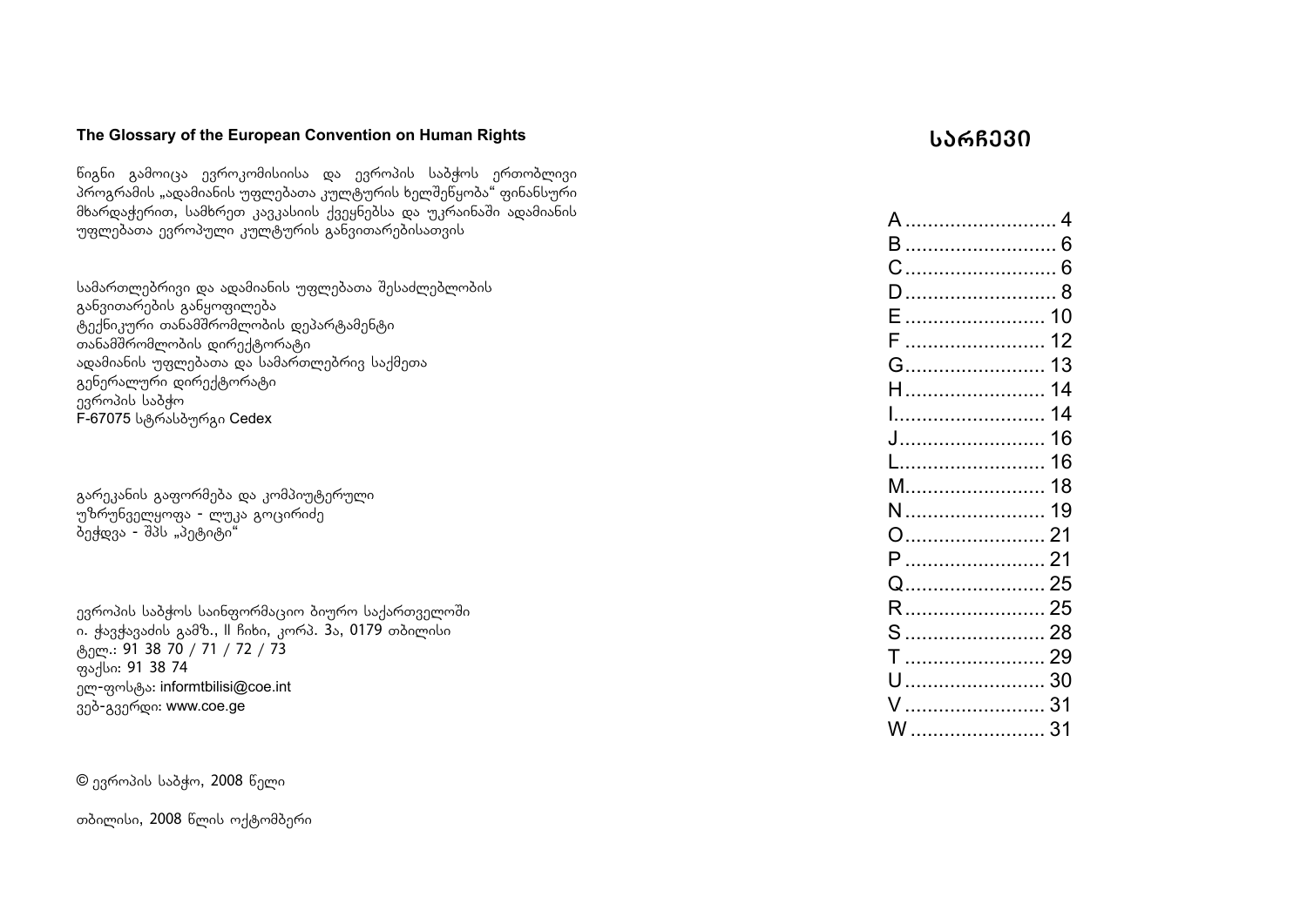#### **A**

abduction – spodnobnb gorgo- $(320d)$ ა ძალის გამოყენებით

**absence of a public hearing** –  $b$ აქვეყნო განხილვის/მოსმენის არარსებობა

**absence of right to com**pensation – **kompensation** – **kompensation** უფლების არარსებობა

*absentia [in] –* **ვინმეს (უმეტე**სად განსასჯელის) დაუსწრებლად

absolutely necessary - sobmლუტურად აუცილებელი

absolute rights - sobmmmცური უფლებები

**abuse of the right of petition**  გასაჩივრების უფლების ბოროტად გამოყენება

**access to a court**  $\frac{b}{10000}$ საწვდომობა სასამართლოზე

**access to information** - borgoსაწვდომობა ინფორმაციაზე

**access to relevant files - bnm**მისაწვდომობა საქმის სათანადო მასალებზე

**accessibility** – ხელმისაწვდომობა

**acquittal at first instance - 30-**

რის გამართლება პირველი  $\overline{\text{15}}$ ინსტანციის სასამართლოში

action for damages - bsmhgლი განცდილი ზიანის გამო

*actio popularis* – (*Aδδειλδοφού* წარდგენა უფლების დარღვე- $3$ ასთან დაკავშირებით იმ პი- $\overline{r}$  $m$ <sup>o</sup>mel<sub>1</sub> marzo ar aristo უფლების ან თავისუფლების დარღვევის მსხვერპლი)

**adequate facilities** –  $\text{log}_{0.333}$ -<sub>ტ</sub>ური პირობები

**adequate time** – ადეკვატური დრო

adiourn the case - bs-dab განხილვის გადადება

**administrative detention -**  $\delta$ **<sup>0</sup>**მინისტრაციული პატიმრობა

**administrative practice –**  $\delta$ **co**მინისტრაციული პრაქტიკა

**administrative proceedings**  – ადმინისტრაციული სამართალწარმოება/პროცესი

admissibility criteria - dobsღებობის კრიტერიუმები

**admissiblility decision** – gaდანყვეტილება საქმის მისალებობის შესახებ

admit (evidence) – **@**აშვება (მტკიცებულების)

**adoption of a judgment**  $25$ ჩინების გამოტანა

**adversarial trial / adversarial hearing –** შეჯიბრებითობის<br>პრინციპზე დაფუძნებული დაფუძნებული  $b$ ასამართლო განხილვა/შე $x$ იბრებითობის პრინციპზე დაფუძნებული სასამართლო მოსმენა

after conviction –  $\partial \log_{3} \log_{1}$ ბის შემდგომ

#### **age of criminal responsibility**

სისხლისსამართლებრივი პასუხისმგებლობის ასაკი

 $\mathsf{aim} - \partial \alpha \partial \beta \partial \alpha$ 

alienate – asbb30bgos (dm6gბის, უფლების...)

**allegation** – პრეტენზია

**allowance** – შემწეობა

**alternative civil service –** ალ-<br>"გერნატიული — სამოქალაქო ცერნაციული  $b$ ამსახური

**appeal on a point of law** – საკასაციო საჩივარი; საკასაციო საჩივრის წარდგენა

**appellant** – აპელანტი; მომჩივანი

applicability – გამოყენებადობა

applicable provisions - dobadsმისი (კონკრეტულ შემთხვევაში გამოყენებადი) დებულებები **applicant** – განმცხადებელი

application – 3363/363000

**application for release from detention** – შუამდგომლობა პატიმრობიდან გათავისუთლების შესახებ

apprehension – **@8383383;** dgპყრობა

arbitrariness – თვითნებობა

arbitrary action – თვითნებური ქმედება

**arbitrary arrest/detention** – თვითნებური დაკავება/დაპაციმრება

**arbitrary deprivation of liberty**   $-$  თავისუფლების თვითნებუ-

რი აღკვეთა

arguable claim – poboomp- $\delta$ ადი სასარჩელო მოთხოვნა

 $\arrest - \cos \theta$ 

arrest warrant – **composition** პრძანება

assault – magmabbas

**asylum seeker –** ตอรูสึกูโงอุดุที่ครับ მაძიებელი

**award compensation / damages –** კომპენსაციის მიკუთვნება/ზიანისათვის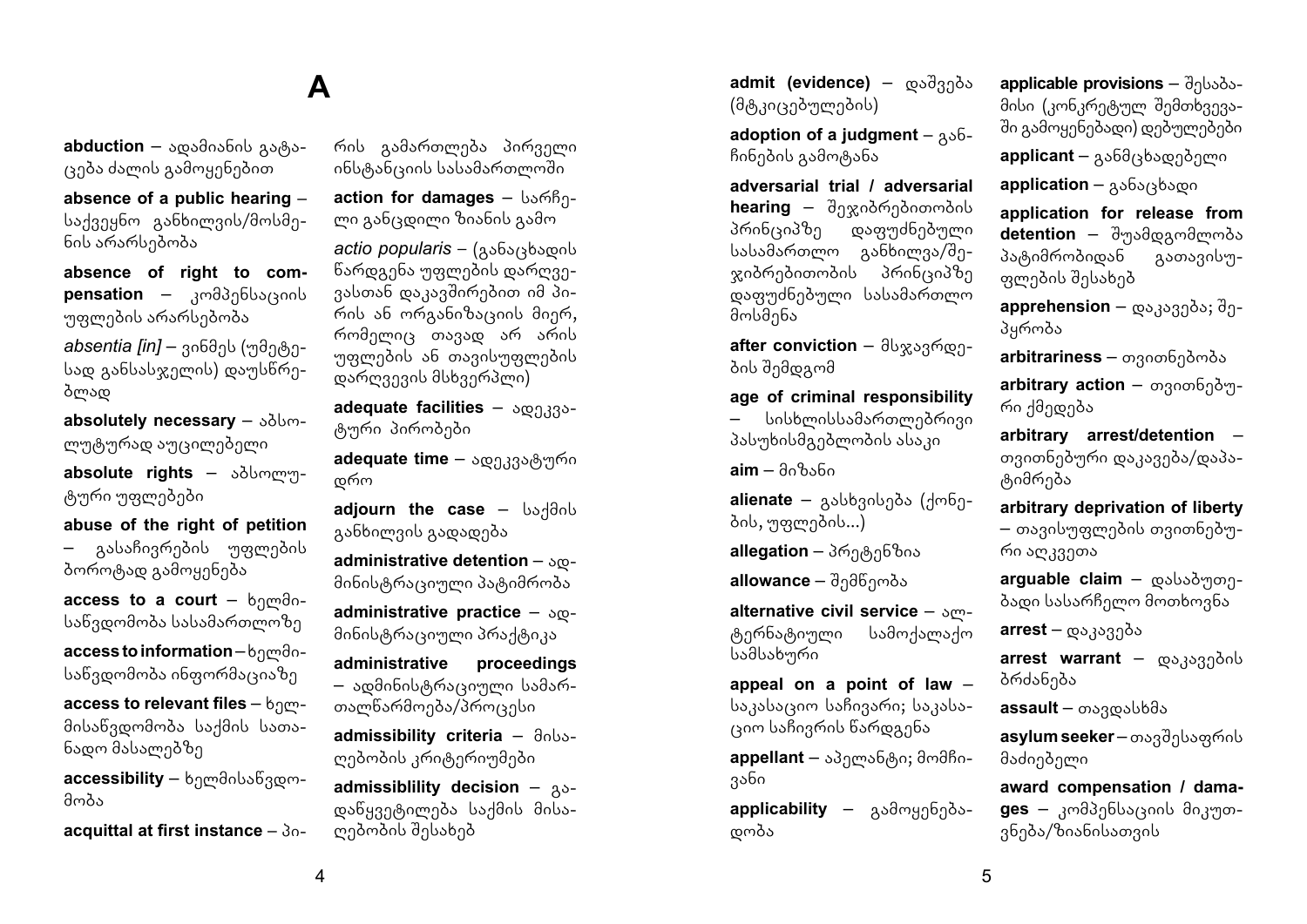#### **B**

bailiff – სასამართლო აომასრულებელი

**bankruptcy** – გაკოტრება

**biased** – მიკერძოებული

bill of indictment - bsdmsmდებო დასკვნა

**binding judgment** – შესასრულებლად სავალდებულო სასამართლო გადაწყვეტილება

**bringing before competent**  authority – mogmadsdmbomo ორგანოს წინაშე წარდგენა

## **C**

capital punishment - bo.33000ლით დასჯა

case law – პრეცედენტული სამართალი; პრეცედენტი

cassation appeal - bagabaram საჩივარი

**causal link –** მიზეზობრივი კავშირი

**change religion or belief** –  $\epsilon_{0}$ ლიგიის ან რწმენის შეცვლა

**charged with criminal offence** 

**bringing before competent legal authority** – mormadodmსილი სამართლებრივი ორგანოს წინაშე წარდგენა

**brought promptly before judge or other officer authorised by law to exercise judicial power** – მოსამართლის ან სასამართლოხელისუფლების asbbmm/300000000 asნონით უფლებამოსილი სხვა მოხელის წინაშე დაუყოვნებლივ წარდგენა

 $-$  სისხლის სამართლის დანაშაულის ჩადენაში ბრალდეპული

**charges** – ბრალდება

**child born out of wedlock** – ქორწინების გარეშე შობილი ბავშვი

**chilling effect** – <sub>β</sub>δθμοδδει ეფექტი

**circumstances of the case** – საქმის გარემოებები

**civil proceedings - bsdmds**ლაქო სამართალწარმოება/ პროცესი

**civil rights and obligations** – სამოქალაქო უფლებები და ვალდებულებები

**civilian substitute service** – samdsmadn baboanob smტერნატიული სამსახური

**civil service –** საჯარო სამსახური

**claim –** საჩივარი

**coercion (administrative)** – იძულება (ადმინისტრაციული  $b<sub>ab</sub>$ 

**collective complaint** – komenქტიური საჩივარი

**collective exercise of freedom of expression – algorithm** გამოხატვის თავისუფლებით კოლექტიური სარგებლობა

**collective punishment –**  $x_0$ ლექტიური დასჯა

**common ground - bsgmom,** თანმხვედრი, ყველასათვის მისალები

**comparable situation** –  $\partial \theta$ ვსი მდგომარეობა (შედარებადი)

**compatibility with the Convention** – კონვენციასთან შესაბამისობა (იხ. აგრეთვე, **incompatible**)

compensation – 3mg316b31305

**competent court** – mormadoambomo სასამართლო

**competent legal authority** – უფლებამოსილი სამართლებრივი ორგანო

**complaint** – სარჩელი

**compulsory** – სავალდებულო

**compulsory labour** - bagamდებულო სამუშაო

**concurring opinion** –  $\omega_0$ 686ვედრი აზრი

conditional release - 306m30თი გათავისუფლება

 $conditions$  of detention  $-3s$ ტიმრობის პირობები

**confidentiality – καθαρισηδ**rsoალობა

**conscientious objection –**  $\partial \theta$ ნაგანი მრწამსის გამო სამხედრო სამსახურზე უარის თქმა

**conscientious objector** – პირი, რომელიც უარს ამბობს სამხედრო სამსახურზე შინაგანი მრწამსის გამო

**constitutional proceedings**  კონსტიტუციური სამართალწარმოება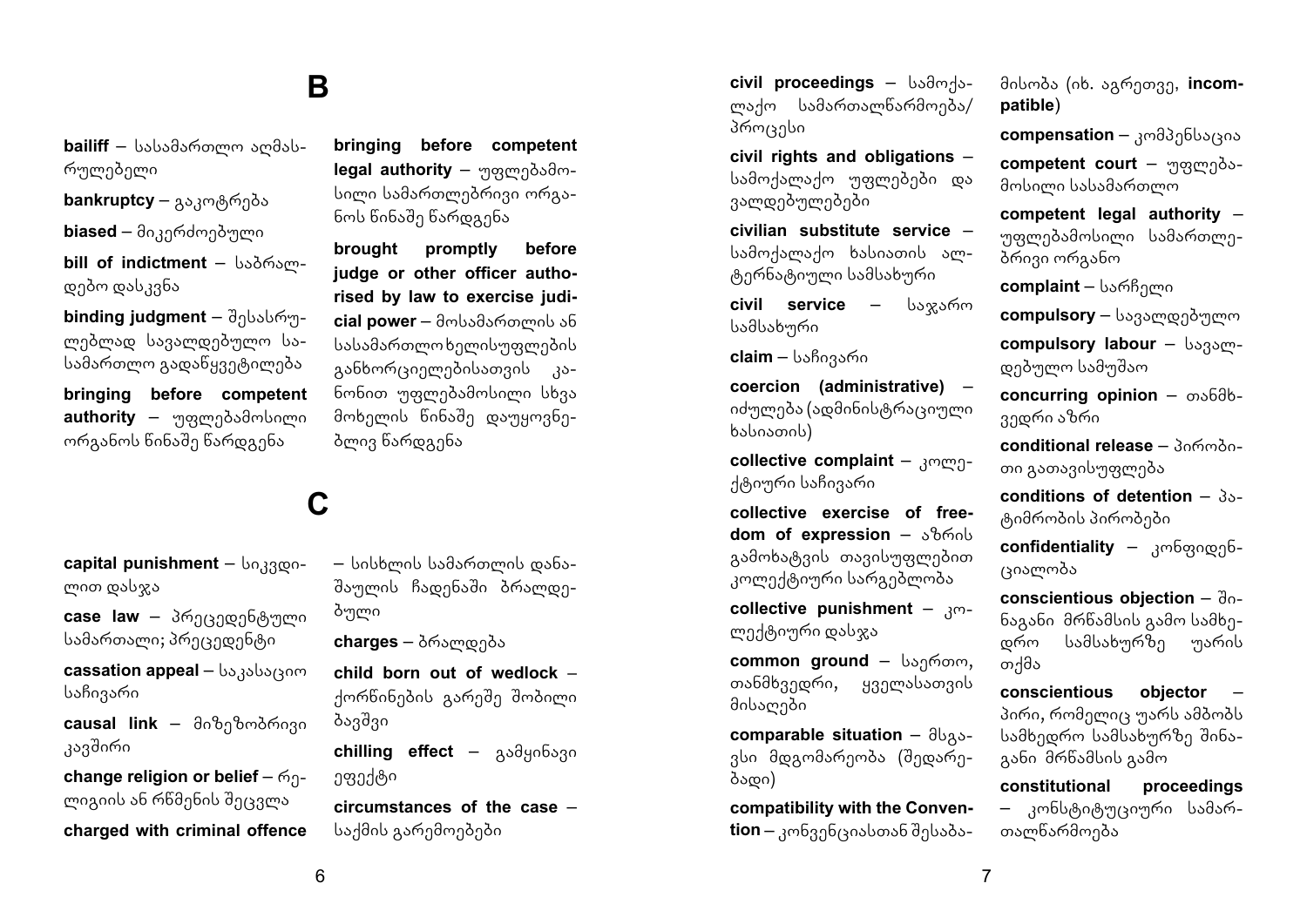constitutionality – კონსტიტუracmრობა

**continued detention** – mbggg- $\delta$ ი/განგრძობადი პატიმრობა

**continuing situation –** *g***<sub>δβ</sub>εσ**ძობადი სიტუაცია

**control of use of property** – საკუთრებით სარგებლობის კონტროლი

**conviction** – მსჯავრდება

**costs and expenses – ba**სამართლო ხარჯები და განეული დანახარჯები

**Court holds...** – სასამართლო  $\log_3 66...$ 

# **date of lodging of a complaint**   $-$  საჩივრის შეტანის თარიღი

**death penalty** – **bo**33000000 დასჯა

default interest - bsmms30, პირგასამტეხლო

**defamation** – ცილისწამება

**defence from unlawful violence**   $-$  უკანონო ძალადობისაგან თავდაცვა

**defence through legal assis-**

**court of appeal** – baadgmarsom  $b$ s $b$ sa $b$ smamar $f$ 

**criminal charge - bobbcoob**სამართლებრივი ბრალდება

**criminal offence** – დანაშაული (სისხლის სამართლის)

**criminal proceedings** – სისხლის სამართალწარმოება custody of children -  $\delta$ <sub>33</sub>33ბის მეურვეობა

custody record - cabob/bada-<sub>ძ</sub>გიმრო ჟურნალი

**custody suite** – მეურვეობასთან დაკავშირებული სარჩე- $\mu$ 

## **D**

**tance** – (ინტერესების) დაცვა სამართლებრივი დახმარების მეშვეობით

defend in person - (068gmსების) დაცვა პირადად

degrading punishment – momსების შემლახველი სასჯელი

**degrading treatment** - mombgბის შემლახველი მოპყრობა

**delays in payment of compensation for expropriation**  $-$  $n$ **-b**პროპრიაციასთან დაკავშირებული კომპენსაციის გადახდის გავიანურება

**delays in the proceedings** – სამართალწარმოების გაჭიანურება

deliver a judgment - gsbshg- $60/35660900/350059390$ ლების გამოტანა (სტრასბურanu babadammemb dadonbanვაში: განჩინების გამოტანა)

**democratic society –**  $Q_{1}$ მოკრატიული საზოგადოება

demonstration – condmbbცრაცია

**denial of access to lawyer** 

– დამცველის (ადვოკატის)  $b$ ელმისაწვდომობაზე უარი

**deprivation of liberty – magn**სუფლების აღკვეთა

**deprivation of possession** – მფლობელობის (ხანდახან კუთვნილების) ჩამორთმევა

**deprivation of property** – საკუთრების ჩამორთმევა

**derogable rights and freedoms** 

– უფლებები და თავისუფლებები, რომლებიც შესაძლოა  $\alpha$ esgdagadamabaran gadagaalaan

**derogation** – <sub>β</sub>*δ*ωδερη

**derogation in time of war or other public emergency –**  $a\delta$ **-** დახვევა ომის ან სხვა საგანგებო მდგომარეობის დროს

**destruction of possessions**  and home – kno360m0 60ვთებისა და საცხოვრებლის<br>განადგურება (ხანდახან განადგურება დაზიანება)

**detention on remand**  $-6$ **.** ნასწარი პატიმრობა

**determination** – განსაზღვრა (ზოგჯერ საქმის განხილვა)

**determination of a criminal char-**

**ge** – სისხლისსამართლებრივი ბრალდების განსაზღვრა

**diplomatic assurances –**  $\omega_0$ პლომაციური გარანტიები

**directly imputable to the local authorities –**  $\frac{1}{2}$ ασχρόδο,  $m$ მოი $m$ ადგილობრივ ხელისუფლებას უშუალოდ შეერაცხება

disability pension -  $o638$ moდობის პენსია

**(enforced) disappearance** – გაუჩინარება (ძალადობრივი) disclosure of identity - 3065დობის გამჟღავნება, გამხელა discrimination – pob3modoნაცია

**dismissal** – გადაყენება/გათავისუფლება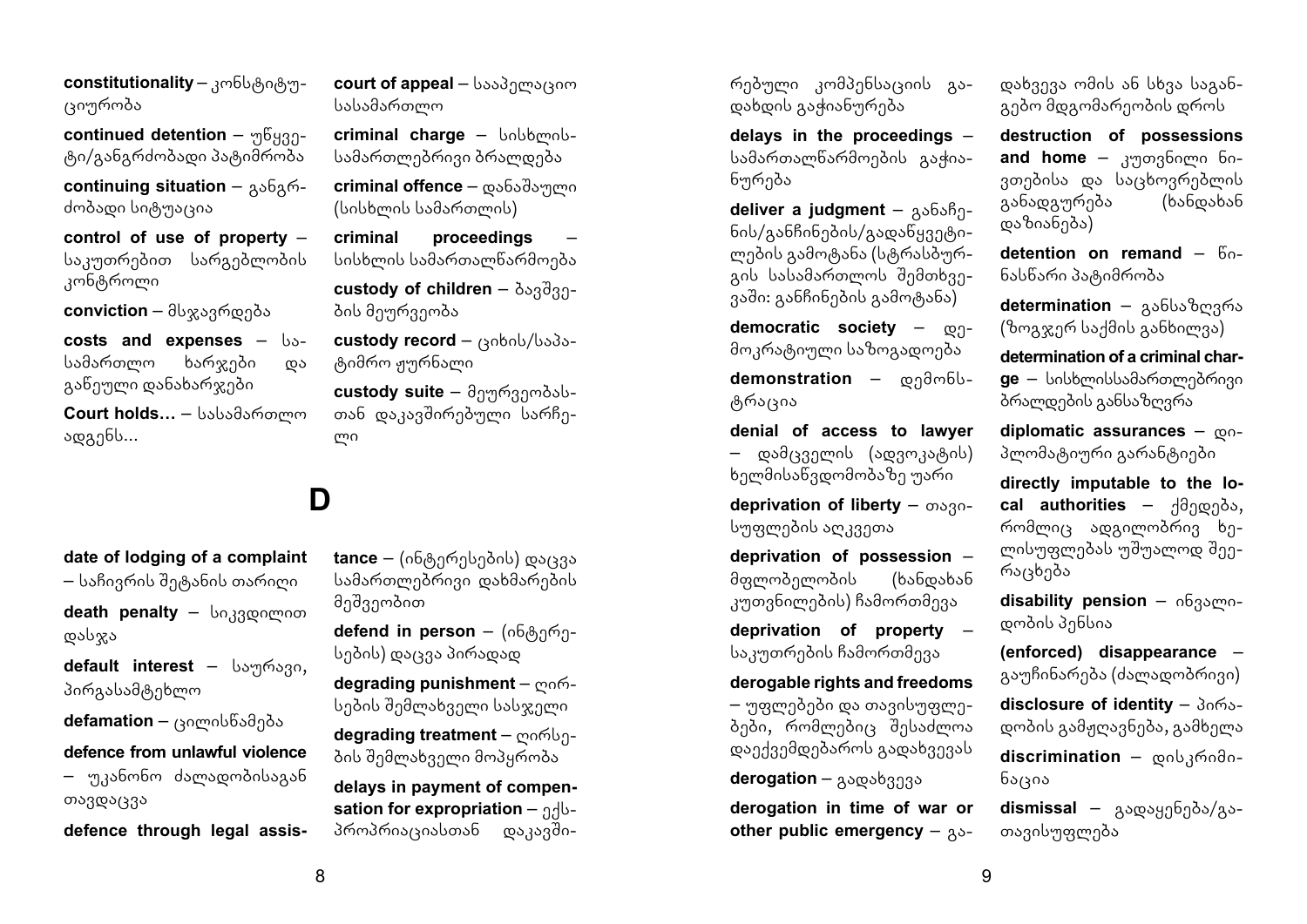**dismissal from civil service** –  $b$ აჯარო სამსახურიდან გადა $y_0$ ნება/გათავისუფლება

**dismissal of appeal on points**   $of$   $law - bs$   $isbs$ ( $so$   $bs$  $ho$  $s$  $o$ ზე უარი/უარის თქმა

**dispute** – mana

**dissemination** – გავრცელება

dissenting opinion - 336bb33ვებული აზრი

**dissolution (of an association,**  political party etc.) – **condens**, ლიკვიდაცია (ასოციაციის, პო- $\mu$ ma $\beta$ n arm $\sigma$ a da sam $\beta$ anaka da sama barang da sama da sama da sama da sama da sama da sama da sama da sama da sama da sama da sama da sama da sama da sama da sama da sama da sama da sama da sama da sama da sama d

**documentary evidence –**  $\omega$ **m**კუმენტური მტკიცებულება

**educational supervision –**  $\delta$ **P**მზრდელობითი ზედამხედველობა

**effect lawful arrest** – 356mbogmo  $\alpha$ გავების განხორციელება

**effective access to a court** – ეფექტიანი ხელმისანვდომობა სასამართლოზე

**effective domestic remedy**  – სამართლებრივი დაცვის ეფექტიანი შიდასახელმნი**domestic legislation – dang**ნის/ეროვნული კანონმდებლობა

double jeopardy - (bobbmob სამართლის წესით) პირის ხელმეორედ გასამართლება ან დასჯა ერთი და იმავე დანაშაულისათვის

**duties and responsibilities** – მოვალეობა და პასუხისმგეგ<sub>ლო</sub>გა

**duty solicitor –** dmmogg სახაზინო ადვოკატი (ამერ. პროკურორის თანაშემწე)

#### **E**

ფოებრივი საშუალება

**effective remedy – bsgsmg**ლებრივი დაცვის ეფექტიანი საშუალება

**effectiveness of investigation into (murder)** – (მკვლელობასთან დაკავშირებული) გამოძიების ეფექტიანობა

**enforceable judicial decision**   $-$  სასამართლო გადაწყვეტილება, რომელიც აღსრულებას ექვემდებარება/კანონიერ

ძალაში შესული სასამართლო გადაწყვეტილება

**enforcement proceedings** – სააღსრულებო სამართალწარმოება

**elections by secret ballot** – არჩევნები ფარული კენჭისყრით

**equality before the law**  $-$  $\lambda$ ნონის წინაშე თანასწორობა

**equality of arms** – მხარეთა  $\sigma$ იანასწორობა; მხარეთა თანასწორობის პრინციპი

**equitable basis - სამართლიან**  $($ თანასწორ) საწყისებზე **established by law - 336m6000** დადგენილი

**examination of circumstances** – საქმის გარემოებების  $3<sub>9</sub>$ სწავლა, განხილვა

**examination of witnesses** – მოწმეთა დაკითხვა

**examine the second set of proceedings** – სამართალწარმოების/პროცედურის მეორე წყების განხილვა

**excessive length of proceedings**   $-$  სამართალწარმოების გაჭია- $6$ ურებული ხანგრძლივობა **exclusion of press** - 3mgbob

არდაშვება **exclusion of public - bsbmgs**დოების არდაშვება

გჯერ სიკვდილით დასჯა) **exercise the jurisdiction –**  $o$ **<sub>m</sub>** $m_0$ **exemption from exhaustion of** 

**domestic remedies –**  $hsa$ ლებრივი დაცვის შიდასახელმნიფოებრივი საშუალებების ამონურვის ვალდებულებისაგან გათავისუფლება

**execution** – აღსრულება (ზო-

**exhaust domestic remedies, exhaustion of domestic reme**dies – სამართლებრივი დაც- $300$  შიდასახელმწიფოებრივი  $\bar{b}$ აშუალებების ამოწურვა

**expel** – გაძევება

**expiry of time-limit**  $-$  35000 ამოწურვა, გასვლა

expropriation – ექსპროპრიაცია

**expulsion** – <sub>Α</sub>διάρχηδε

**extend the detention on**  remand–წინასწარიპა<sub>ტ</sub>იმრობის ვადის გაგრძელება

**extent strictly required by situa** $tion -$ რამდენადაც ამას მკაცრად მოითხოვს მდგომარეობა

extensive – gsmom, ymgmobმომცველი

extradition – ექსტრადიცია

**extraterritorial jurisdiction** – ექსტრატერიტორიული იურისდიქცია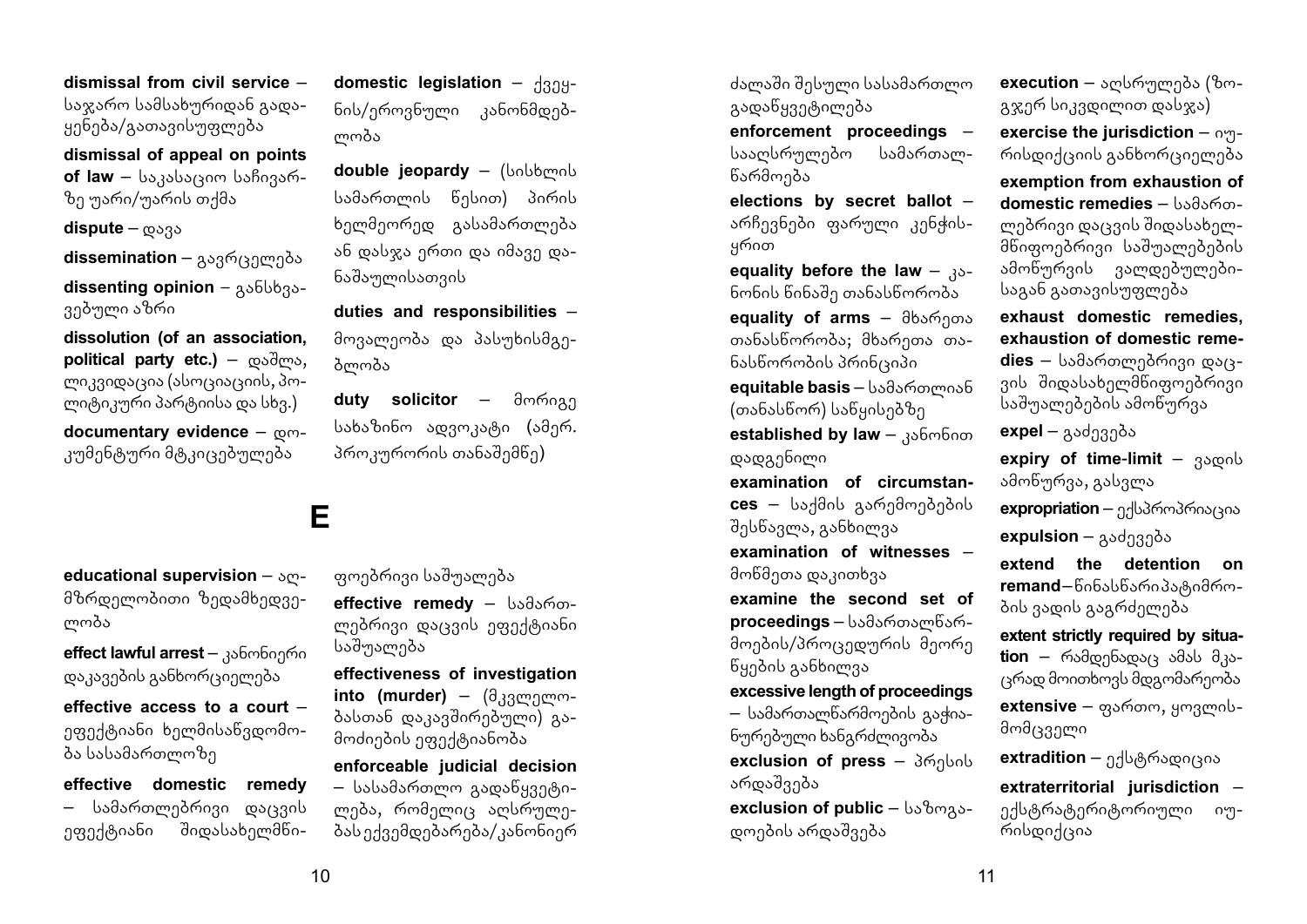#### **F**

**fair hearing –** საქმის სამართლიანი მოსმენა

**fair trial** – სამართლიანი სა $b$ ამართლო ვანხილვა (მოი- $(333b - 605b)$ სამართლო გამოძიებას ან/და აღსრულების სტადიას)

**fairness of proceedings – ba**მართალწარმოების სამართოიანობა

**family life** – ოჯახური ცხოვრება

**feeling of fear, anguish and inferiority** – შიშის, ტანჯვის და  $\alpha$ გრასრულფასოვნების განცდა

**final domestic decision –**  $n^{6}$ ვნული ორგანოების მიერ მიდებული საბოლოო გადაწყვეცილება

forced evacuation – იძულებითი ევაკუაცია

**forced labour** – ndmengoon  $36<sub>ma</sub>$ 

**forensic expert –** სასამართლო სამედიცინო ექსპერტი

**form / join trade unions - 360** $q_3$ ესიული კავშირების შექმნა/ მათში გაერთიანება

toreseeability – გან<u>ჭვრე</u>ტადობა

**found a family** – mxsbob  $\partial_{\Omega}$ - $486<sub>2</sub>$ 

**free assistance of an interpreter** – თარჯიმნის უფასო დახმარება

free elections – თავისუფალი არჩევნები

free legal assistance - morsum სამართლებრივი დახმარება

**freedom of association** – გაერთიანების თავისუფლება  $f$ reedom of conscience  $\frac{1}{2}$ დისის თავისუფლება

**freedom of correspondence** – კორესპონდენციის თავისუფლება

**freedom of expression –**  $a\delta$ მოხატვის თავისუფლება

**freedom of movement**  $-$  $\partial_{0}$ მოსვლის თავისუფლება

**freedom of opinion –**  $\partial_{\Omega}$ საზრების თავისუფლება

**freedom of peaceful assembly** 

– მშვიდობიანი შეკრების თავისუფლება

freedom of religion – mgmoanob თავისუფლება

**freedom of the press** - 3mgbob თავისუფლება

freedom of thought  $-$  3860b თავისუფლება

**freedom to choose a place of residence –** საცხოვრებელი amagamal ambasal ang ფლება

**freedom to impart ideas** – იდეების (მოსაზრების) გავრ- $\alpha$ კელების თავისუფლება

**freedom to impart information**  – ინფორმაციის გავრცელების თავისუფლება

**freedom to manifest religion**   $-$  რელიგიის გაცხადების თავისუფლება

**freedom to receive ideas** –

**general interest** - begased ob-

**general principles of international law** – საერთაშორისო სამართmoს ზოგადი პრინციპები **general principles of law recognised by civilised nations**  – ცივილიზებული სახელმნიფოების მიერ აღიარებული სამართლის ზოგადი

ოგერესი

პრინციპები

იდეების (მოსაზრების) მიღეპის თავისუფლება

**freedom to receive information** – ინფორმაციის მიღების თავისუფლება

**friendly settlement –**  $\partial \omega$ გება

**fundamental freedoms**  $-$  $d_0$ რითადი თავისუფლებანი

**fundamental values of a democratic society** – დემოკრაციული საზოგადოების ფუძემდებლური ღირებულებანი

#### **G**

**grant applicants' claim – 336-** $\partial$ ცხადებელთა საჩივრის დაკმაყოფილება grant legal aid - bsdsmomnბრივი დახმარების მინიჭება **gross violations –** <sub>Μ</sub>bη do <sub>co</sub>რღვევები **group of individuals - 306003** ჯგუფი

**guarantees to appear for trial**  – სასამართლოში გამოცხადების გარანტიები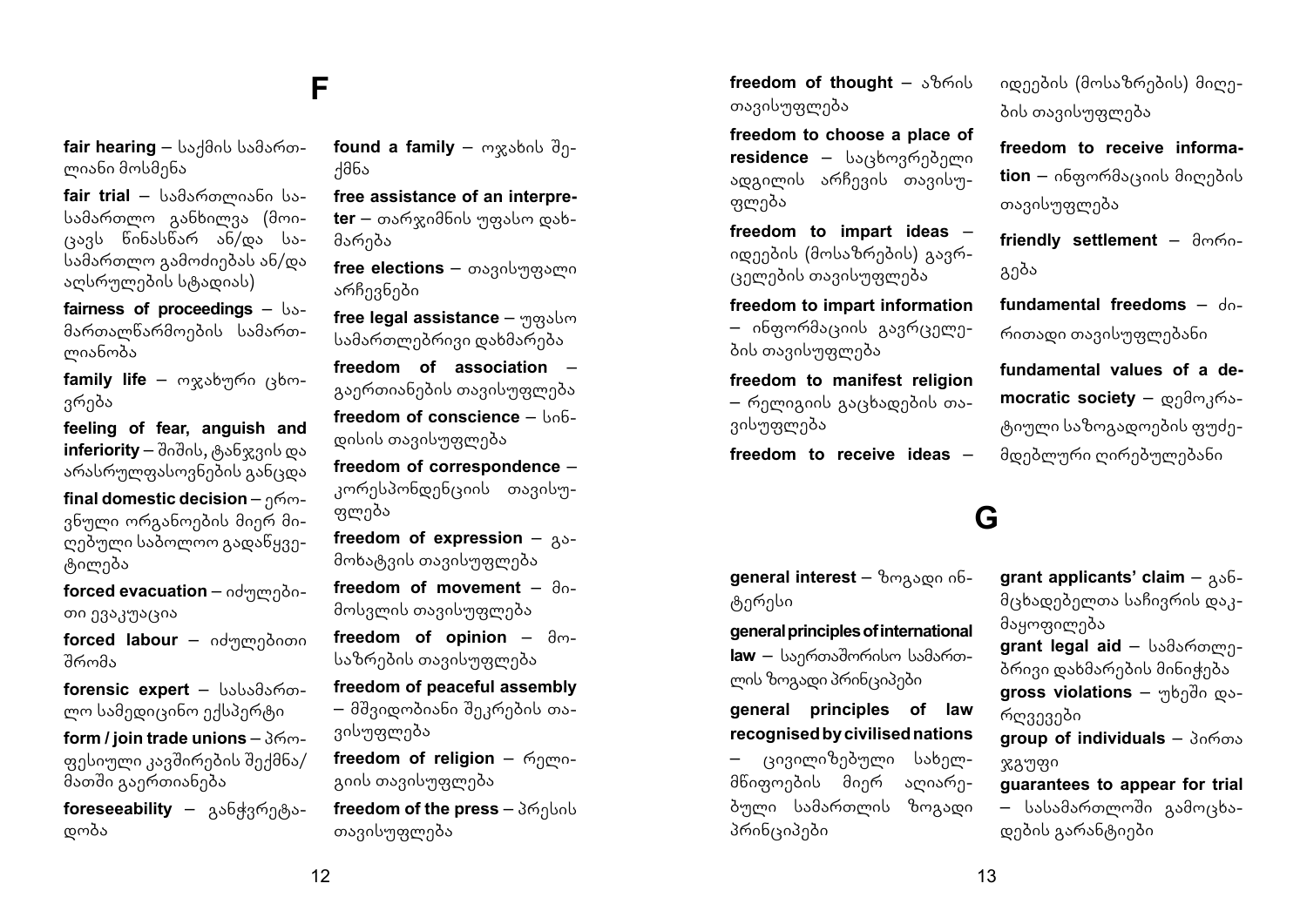### **H**

**I**

**harassment** – monabs,  $\partial \theta$ ვინროვება, ძალადობა

#### **not to have sufficient means**   $-$  საკმარისი საშუალების არ- $\overline{A}$ ონა

**heavier penalty** – maxim a<sub>3</sub> ცრი სასჯელი

**ill**-**treatment of detainees/ in custody –** პატიმრისადმი არასათანდო მოპყრობა/ საპატიმროში

**illegal detention** – <sub>ηλ</sub>οδωδω პატიმრობა

**impartial tribunal** – doman<sup>6</sup>ძოებელი სასამართლო

**impartiality of a judge –**  $\partial \omega$ სამართლის მიუკერძოებლობა

**imposition of a fine** –  $\cos x \sin^n$ მება, ჯარიმის დაკისრება

**imprisonment** — ციხეში მოთავსება; თავისუფლების აღკვეთა, როგორც სასჯელის ზომა

**impunity** – დაუსჯელობა **imputability** – შერაცხაობა **hinder the exercise of the right of petition** – ხელის შეშლა სა- $\beta$ ივრით მიმართვის უფლების asobmm/sonmndsdo

**home** – საცხოვრებელი

**humiliating punishment**  $-\infty$ მამცირებელი სასჯელი

in accordance with law  $_{30-}$ ნონის შესაბამისად

**in force** – მოქმედი, ძალაში მყოფი

in the capacity of – mogmadoმოსილებით, რანგში

**inability to secure compliance with the judament - bsbsds6**თლო გადაწყვეტილების აღსრულების უზრუნველყოფის mmbammda

inadmissibility – მიუღებლობა

**inapplicability** – gsdmmgg6gბადობა

**incitement to hatred and hos**tility – წაქეზება სიძულვილისა და მტრობისაკენ

**incompatibility with the provisions of the Convention** – შეუთავსებლობა კონვენციის დებულებებთან

**incompatible** *ratione temporis***,**  *ratione materiae* **etc. with the provisions of the Convention** – შეუთავსებელია *ratione temporis*, *ratione materiae*  $\omega_0$  *b<sub>3</sub>*. კონვენციის დებულებებთან

**indemnification** – საზოაური; ანაზოაურება

 $i$ ndependent tribunal –  $\infty$ მოუკიდებელი სასამართლო

**individual** – ინდივიდუალური

**individual application/petition**  – ინდივიდუალური განაცხადი/პეტიცია

**ineffectiveness of remedies** – სამართლებრივი დაცვის საშუალების არაეფექტიანობა

**information in detail –**  $\varphi_1 \partial_1 \varphi_2$ ლური ინფორმაცია

**information in language**  understood – asbaggeb g6s8g არსებული ინფორმაცია

**information on charge**  $-$  $00$ ფორმაცია — ბრალდების შესახებ

**information on nature and cause of accusation –**  $n6$  $q$  $m$ **<sup>6</sup>**მაცია ბრალდების არსისა და bsagudamob dabsbað

**information on reasons for arrest** – ინფორმაცია დაკავების მიზეზების შესახებ

**inhuman punishment** –  $\delta$ 633დამიანური სასჯელი

**inhuman treatment** – araabaმიანური მოპყრობა

**inter-State case** – bsbgmმწიფოთაშორისი საქმე

**interests of justice – damm**მსაჯულების ინტერესები

**interests of members –**  $6.36$ თა ინტერესები

**interests of society as a whole** – მთლიანობაში საზოგადოების ინტერესები

**interference – ჩარევა** 

interim measure – დროებითი (უზრუნველყოფის) ღონისძიება

**interrogation** – **composition intimidation** – დაშინება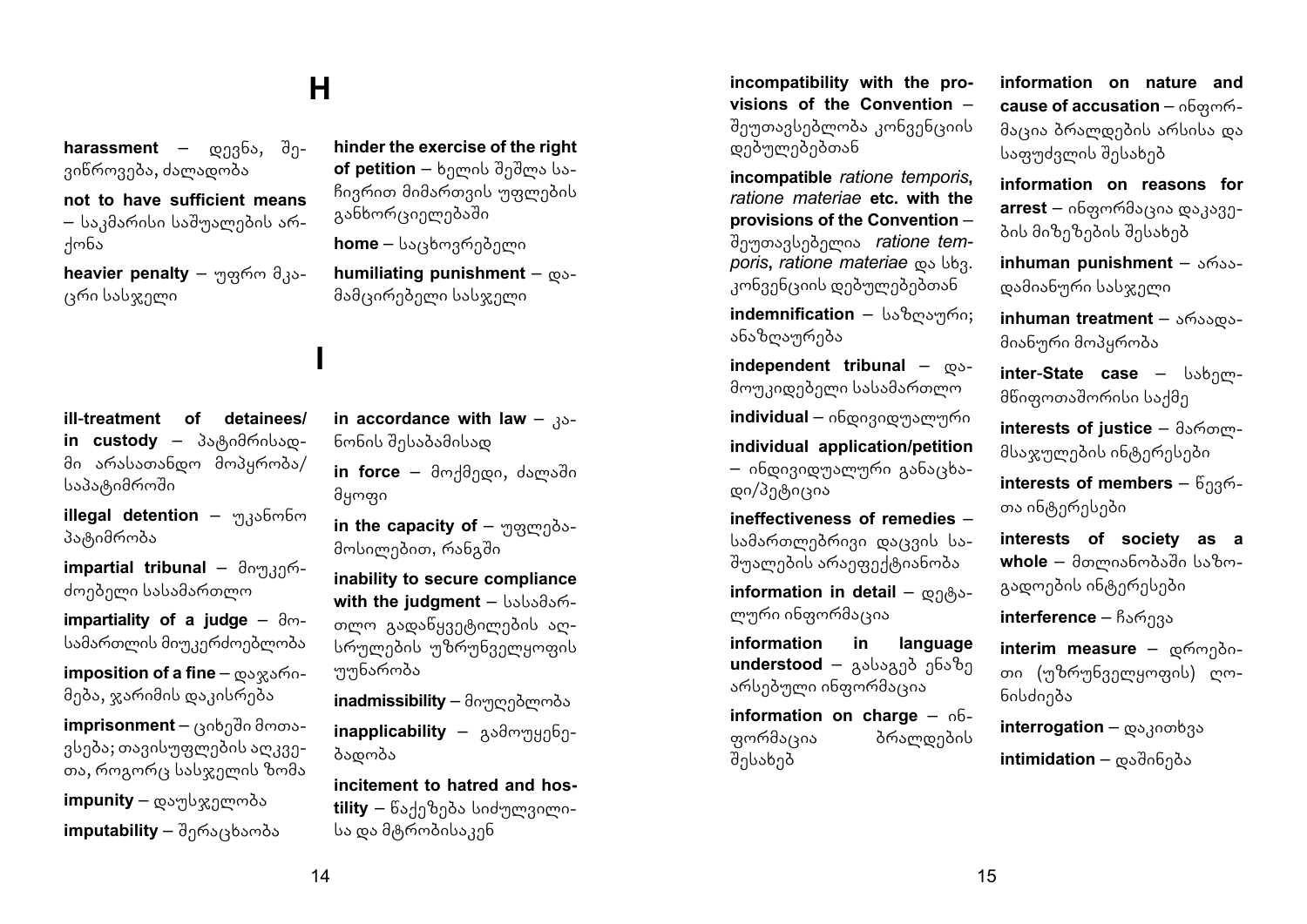#### **J**

**join trade unions - 36mmg**სიულ კავშირებში გაერთიანება

**joint opinion** – ერთიანი აზრი

**judge or other officer exerci** $sing$  judicial power - მოსამარmma sh bsbsdsmomm bamoსუფლების განმახორციელეპელი სხვა მოხელე

**judgments are essentially declaratory in nature** -  $a\delta b\delta$ ბები ძირითადად დეკლარაrsommo baboamobaa

**judicial officer** – სასამართლო მოხელე

**judicial review** – სასამართლო კონტროლი, სასამართლო გადასინჯვა

**jurisprudence –** o๚ที่คงให้ที่ დენცია (უმეტესად იხმარება

გაეროს ადამიანის უფლებათა კომიტეტის მიერ დადგე- $60<sub>m</sub>$  36 $\frac{1}{6}$ 0.3 $\frac{1}{3}$ 0.3 $\frac{1}{3}$ 0.36  $\frac{1}{3}$ 0.36  $\frac{1}{3}$ თებით, ზოგჯერ იხმარება  $b_0$ გრასბურგის სასამართლოს პრეცედენტული სამართლის მნიშვნელობით)

**just satisfaction –** სამართლიანი დაკმაყოფილება

**justified by the public interest in a democratic society –**  $30$ მართლებულია დემოკრატიულ საზოგადოებაში საზო $a_3$ ადოებრივი (საჯარო) ინტერესებით

**justify the interference**  $-$  $\beta_{\delta-}$ რევის (საჯარო ხელისუფლების მხრიდან) გამართლება

**juvenile delinquency –**  $\delta$ **63**სრულწლოვანთა დანაშაული

#### **L**

**lack of a public hearing – ba**ქვეყნო (ღია) სასამართლო მოსმენის არარსებობა

**lack of effective access to a**  tribunal – სასამართლოზე ეფექტიანი ხელმისანვდომოპის არარსებობა

**lack of effective remedy/ investigation/oral hearing**  – სამართლებრივი დაცვის

ეფექტიანი საშუალების /გა- $\delta$ ოძიების/ზეპირი მოსმენის არარსებობა

**lack of promptness of infor**m<mark>ation –</mark> ინფორმაციის<br>დაუყოვნებლივ მინოდების დაუყოვნებლივ არარსებობა

**language which an accused**  understands – ბრალდებული $b$ ათვის გასაგები ენა

**lawful arrest or detention - Ra**ნონიერი დაკავება ან დაპატიმრება

lawful order of a court - kaboნიერი სასამართლო ბრძანება

**lawful restrictions – 306mbon**რი შეზღუდვები

**lawfulness of proceedings** – სამართალწარმოების კანონიერება

**lawyer** – ადვოკატი

**legal aid or assistance** – სამართლებრივი დახმარება

**legal obligation** - სამართლებრივი ვალდებულება

**legal secretary** – ommobi8-mgფერენტი

**legality of detention - 35/80**მრობის კანონიერება

**legitimate aim –** კანონიერი მიზანი

**legitimate purpose** – 356mbogრი განზრახვა, მიზანი

**length of civil/criminal proceedings –** სამოქალაქო/ სისხლის სამართალწარმოების ხანგრძლივობა

**length of detention on remand**   $-$  წინასწარი პატიმრობის ხანგრძლივობა

**length of pre-trial detention** – წინასწარი პატიმრობის ხანamdamosmda

**level of jurisdiction** – οδυ<sub>ι</sub>θοδ- $\cos$ 

**liability** - პასუხისმგებლობა

**liable under the Convention** – Joaspanselome ambashidrahi საფუძველზე

**liberty of movement** - andmlsვლის თავისუფლება

**liberty of person** - 3060b 003ვისუფლება

**licensing of broadcasting, television and cinema enterpri-**

ses – რადიომაუწყებლობის, სატელევიზიო და კინემატოგრაფიულ სანარმოთა ლიცენზირება

 $\textsf{life} - \textsf{box}(\textsf{sim})$ 

**life of the community – bsbm**გადოების ყოფა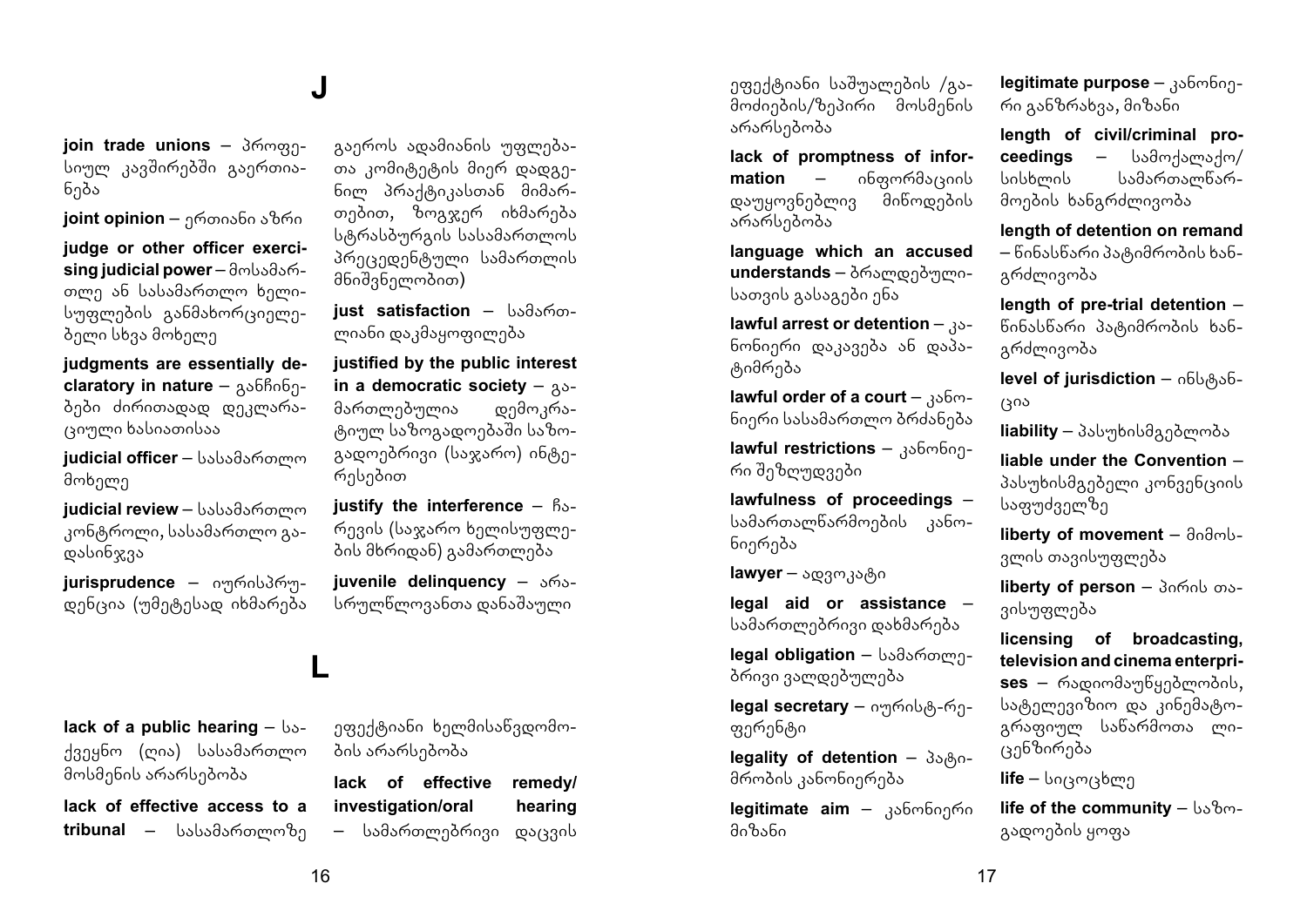**life of the nation** – group ymax **life sentence –** სამუდამო პატიმრობის განაჩენი

**limitation on use of restric**tions on rights – უფლებებში ჩარევის შეზღუდვა

**limitations to protect democratic society** – შეზოუდვები დემოკრატიული საზოგადოების ინტერესებში

**limitations to protect the rights of others** – სხვათა უფლებე-

**make financial award -**  $\varphi_0$  **656**სური ანაზღაურების მიკუთვნება

**maintaining the authority and impartiality of the judiciary** – სასამართლოხელისუფლების ავტორიტეტისა და მიუკერძოებლობის უზრუნველყოფა

**manifestly ill-founded –**  $\delta \delta$ **<sub>3</sub>.** რად დაუსაბუთებელი

**manifest religion or belief** –  $m$ დება

**margin of appreciation** –  $\partial_{\Omega} \varphi_{\delta}$ სების ფარგლები (უფლებაში ბის დაცვის ფარგლები

**limited jurisdiction –**  $\partial_{\Omega}b_{\Omega}m_{\Omega}$ დული იურისდიქცია

**living instrument** – composition სამართლებრივი აქტი

**local needs and conditions** – ადგილობრივი საჭიროება და პირობები

**lodge an application –**  $33$ ნაცხადის შეტანა

**loss of property** – baggromgბის დაკარგვა

#### **M**

ან თავისუფლებაში ჩარევის საჭიროების განსაზღვრასთან დაკავშირებით)

**material damage - θαρληπολει** ლური ზიანი

**measures similar to expropria-** $\mathbf{tion}$  – ექსპროპრიაციის ანაmmanmmo mmbobdonono

**media** – მასმედია

**members of a minority group**  – უმცირესობის წევრები

**members of administration** – ადმინისტრაციის წევრები

**members of armed forces** 

შეიარაღებულ ძალებში მომსახურე პირები

**members of police –**  $\delta$ **mmo**ციის წარმომადგენლები

**memorial** – მემორანდუმი

**mental anguish/suffering** – სულიერი ტკივილი/ტანჯვა

**merits of individual application/inter**–**state application**  – ინდივიდუალური განაცხადის/სახელმნიფოთაშორისი  $a_4$ ანა $a_5$ ბის გრსუბითი მხარე

**merits of the complaint** –  $bsBo$ ვრის, სასარჩელო მოთხოვნის არსებითი მხარე

**military service –** სამხედრო სამსახური

**minimum degree of protection to which citizens are entitled under the rule of law in a democratic society** – <sub>@δ(ξ</sub>ვის მინიმალური ზოვარი, რომლი-

თაც მოქალაქეები უნდა<br>სარგებლობდნენ კანონის sarandmenden b უზენაესობის პრინციპის თანახმად დემოკრატიულ საზოგადოებაში

**minimum level of severity**  – სისასტიკის მინიმალური ზოვარი

**minority** – უმცირესობა

minors – არასრულნლოვნები

**moderate physical punish**ment – დასაშვები ფიზიკური სასჯელი

**monitoring of prisoners' correspondence/telecommuni**cations/telephones –  $3\delta_1\delta_0$ მართა მიმოწერის/ტელეკომუნიკაციების/სატელეფონო საუბრების კონტროლი

**moral damage** – მორალური  $b^{\alpha}$ 

**morals** – მორალი, ზნეობა

#### **N**

**narrow interpretation – 3066m** განმარტება

national authority – bnmobyფლების ეროვნული ორგანო national court – domos/gmვნული სასამართლო

**national law** – ეროვნული კანონმდებლობა

**national minority** – ეროვნული უმცირესობა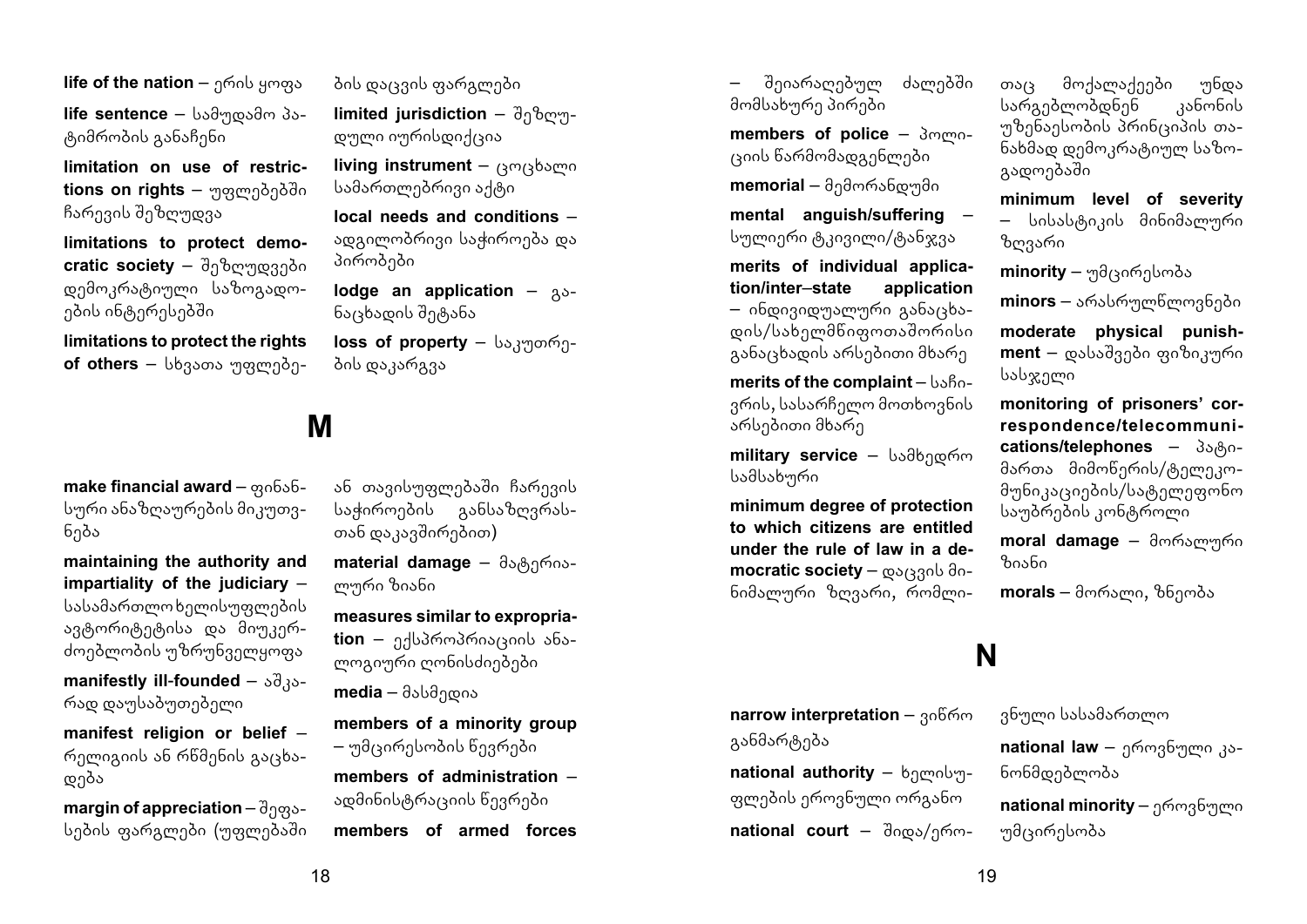**national origin** – grownabygmo წარმოშობა

**national security** – ეროვნული უშიშროება

**nationalisation** – δაციონალიზაცია

**nature of punishment - bab**ჯელის ხასიათი

**nature of interference - Bare**ვის ხასიათი

*ne bis in idem/non bis in idem principle –* ერთი და იმავე დანაშაულისათვის გასამართლებული პირის ხელმეორედ დასჯის აკრძალვის პრინციპი

**necessary in a democratic society** – აუცილებელი დემოკრატიულ საზოგადოებაში

 **obligation**  $-6$ **<sub>93</sub>-**<sub>ტ</sub>იური ვალდებულება

**negotiations** – მოლაპარაკება

**non**-**derogable rights and freedoms** – უფლებანი და თავისუფლებანი, რომელთაგან გადახვევა დაუშვებელია

**non-enforcement** – smyglmyოებლობა

**non-exhaustion – ออกๆๆชิๆที่จักจ้อ** 

**non**-**exhaustion of domestic**  remedies – სამართლებრივი დაცვის შიდასახელმწი-.<br>ფოებრივი საშუალებების ამოუწურაობა

**non**-**governmental organisation** – არასამთავრობო ორგანიზაცია

**non-official summary –**  $\delta$ **63**ოფიციალური მოკლე შინაარსი

**non-pecuniary damage -**  $\delta$ **63**მატერიალური ზიანი

**normal civic obligations** – ჩვეულებრივი მოქალაქეობრივი ვალდებულებები

**notification** – შეტყობინება

**notification of a derogation**  – შეტყობინება გადახვევის შესახებ

**null and void – δεσσος του** არარა

*nulla poena sine lege – shs*ვითარი სასჯელი კანონის გარეშე

*nullum crimen sine lege – sfos*ვითარი დანაშაული კანონის გარეშე

#### **O**

**objective and reasonable jus**tification – ობიექტური და გონივრული გამართლება

**obligation of performing military service –** სამხედრო სამსახურის მოხდის ვალდეპულება

**obligation prescribed by law**   $-$  კანონით დადგენილი ვალდებულება

**observance –**  $\omega$ **8/338** 

**obtain attendance of witnesses**   $-$  მოწმეების გამოძახება

**of his own choosing – and** მიერ არჩეული

**officer authorised by law to exercise judicial power – bs-**

#### **P**

barental authority - ddmdmob უფლებამოსილება

**parents' religious and philosophical convictions – domominal** ბის რელიგიური და ფილოსოფიური მრწამსი

**particular circumstances of** 

სამართლო ხელისუფლების განხორციელებაზე კანონით უფლებამოსილი მოხელე

**Ombudsman** - babambm maმცველი/ომბუდსმენი

**oral hearing** – ზეპირი მოსმენა

**oral submission** – ზეპირი არგუმენტები

**order release** – gsonsgobໆფლების შესახებ ბრძანების გამოცემა

**ordinary courts - bagmom ba**სამართლოები

**other status** – სხვა სტატუსი

**outstanding interest - a6.3**ვნელოვანი ინტერესი

the case – საქმის კონკრეტუ-

**particular level of severity** – სისასტიკის კონკრეტული

**peaceful assembly - ddgocom-**

ლი გარემოებები

ზოვარი

ბიანი შეკრება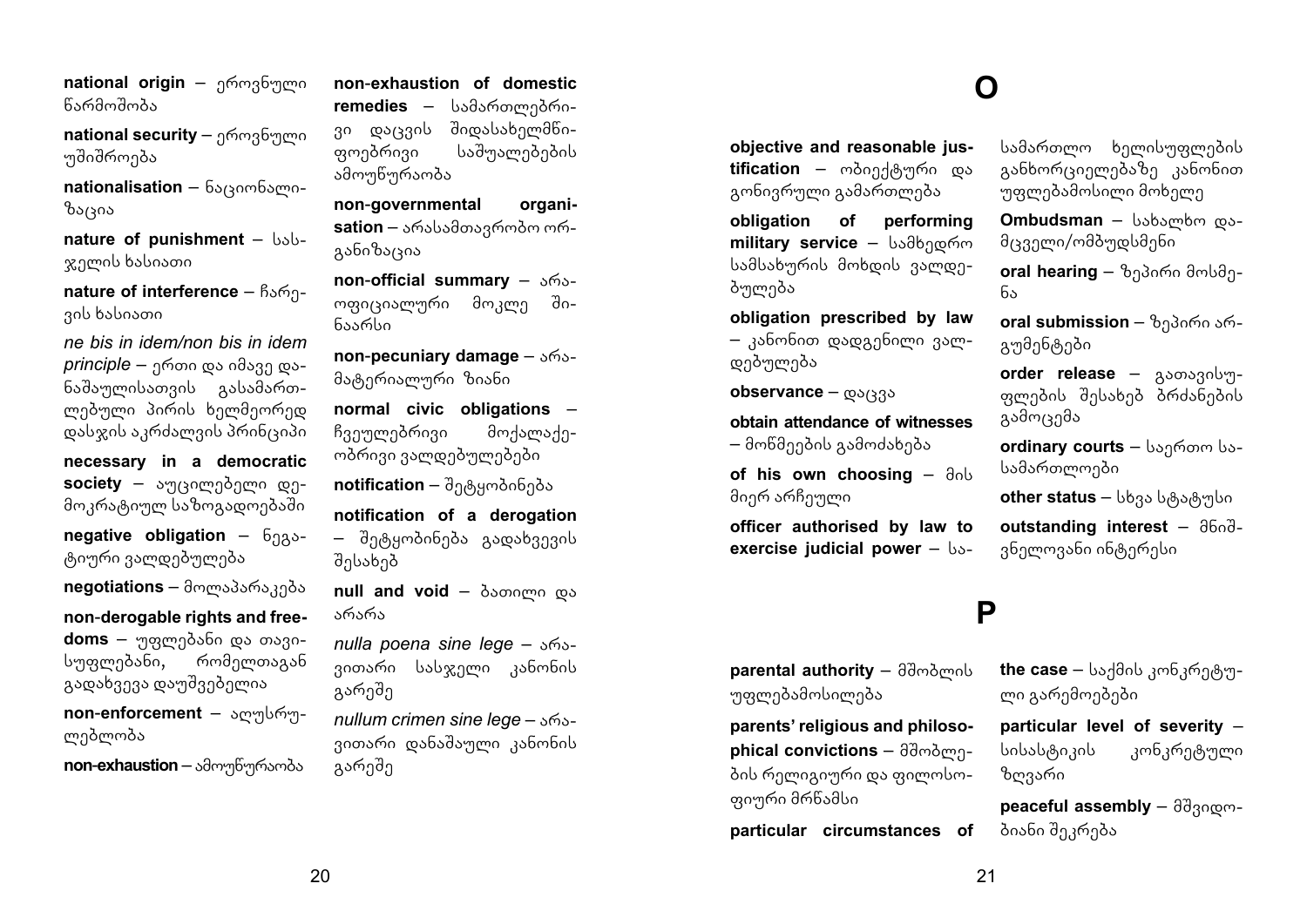**peaceful enjoyment of possessions** – საკუთრებით შეუ $g_1$ რხებელი სარგებლობა

**pecuniary damage** - dominionლური ზიანი

**penalty –** ჯარიმა/სასჯელი

**periodic review of the continuing lawfulness of detention**  – გახანგრძლივებული პატიმრობის კანონიერების პერიოდული გადასინჯვა

**permit for a demonstration** – დემონსტრაციის ნებართვა

**persons of unsound mind** – სულით ავადმყოფები

**physical integrity** – ფიზიკური ხელშეუხებლობა

**physical liberty and security** – ფიზიკური თავისუფლება და ხელშეუხებლობა

**physical punishment –**  $\infty$ **0**ზიკური სასჯელი; ფიზიკურად დასჯა

**physical suffering – or**  $\alpha$ **<sup>0</sup>0.391**რი ტანჯვა

**plea of inadmissibility -**  $\partial y$ მდგომლობა მიუღებლობის მოთხოვნით

**plot of land** – θαδαλ δειχερισια

**pluralism in education - 3cm-n**რალიზმი განათლებაში

police surgeon - 3mmnr300b dommad

**political activity** – 3mmo<sub>(80,3</sub>mრი საქმიანობა

**political asylum** - 3mmoβ03mრი თავშესაფარი

**political or other opinion – 3m**ლიტიკური თუ სხვა შეხედულება

**political party** – პოლიტიკური პარტია

**political rights** – 3mmorgo.3mრი უფლებები

**positive obligations - 3m8n**ციური ვალდებულებანი

**possessions** – კუთვნილება

**power of attorney** – რწმუნება

**power to overturn decision of**  the court - babadamomm gaდანყვეტილების გაუქმების უფლებამოსილება

**practical and effective protection** – პრაქტიკული და ქმედითი დაცვა

**pre-trial detention** – წინასწარი პატიმრობა

**preliminary objection** –  $306$ ველადი პრეტენზია (მიუღებლობის მოთხოვნით)

**preliminary investigation** –

წინასწარი გამოძიება

**preparation of defence**  $-\infty$ ცვის (პოზიციის) მომზადება **prescribed by law - Respublican** 

გათვალისწინებული

**present**-**day conditions** – ახლანდელი პირობები

presidential pardon - 36gboდენტის მიერ (საპრეზიდენცალება

**press** – 3ท์าปง

**pressing social need -**  $\partial \mathcal{B}_{3}$ სოციალური საჭიროება

**presumed paternity – barsed** რაუდო მამობა

**presumption of innocence** – უდანაშაულობის პრეზუმფ- $(30)$ 

**prevent disorder** – უწესრიგობის აღკვეთა

**prevent escape** – gadcagob აღკვეთა

**prevent unauthorised entry into country** – danysbado mbn- $\delta$ ართვოდ შესვლისათვის ხელის შეშლა

**prevention of crime –**  $\cos 5$ შაულის თავიდან აცილება

**prevention of disorder** – Mb<sub>2</sub> რიგობის თავიდან აცილება

**prevention of spreading of infectious diseases – ვადამდებ** დაავადებათა გავრცელების თავიდან აცილება

**preventive detention** –  $3\delta_0\delta_0$ მრობა როგორ $($ კადკვეთის ლონისძიება

 $prime$  *facie* – პირველადი შეხედვით აღქმული

**prisoner** – პა<sub>ტ</sub>იმარი

private life - პირადი ცხოვრება

**procedural defect** – 36mცესუალური ხარვეზი

**procedural guarantees of**   $review - b$ აქმის გადასინჯვის პროცესუალური გარანტიები

**procedure prescribed by law**   $k$ ცედურა

**prohibition of** – აკრძალვა

**prohibition of abuse of rights**  – უფლებათა ბოროტად გამოყენების აკრძალვა

**prompt and detailed infor**mation – დაუყოვნებელი და დეტალური ინფორმაცია

**prompt judicial control –**  $\omega_2$ ყოვნებლივ განხორციელებული სასამართლო კონტროლი

**prompt trial** – **@**sუყოვნე-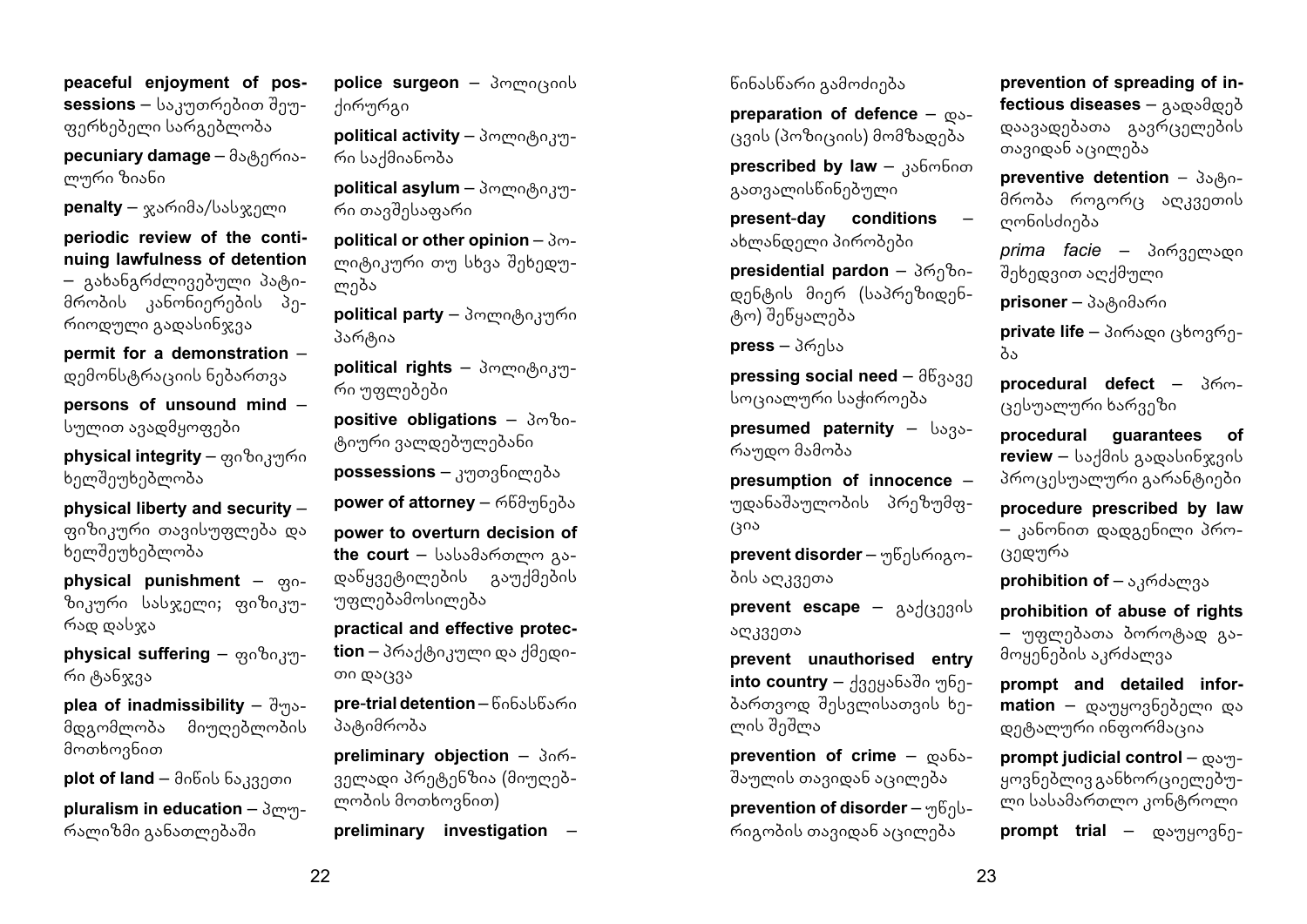ბლივ განხორციელებული სა $b$ ამართლო პროცესი

promptly – **comptly**, სწრაფად

**promptly informed** – ეცნობოს დაუყოვნებლივ

**proof beyond reasonable doubt** – მ<sub>(</sub>გკიცებულება საფუძვლიან ეჭვს მიღმა

**property** – საკუთრება

**proportionality** – თანაზომიერება

**proportionate to the legitimate** aim pursued – cosbsbigmo კანონიერი მიზნის პროპორ-(კიული (თანაზომიერი)

**protection of health –**  $x\cdot6\theta$ **m**თელობის დაცვა

**protection of juveniles –**  $\delta$ **63**სრულწლოვანთა დაცვა

**protection of morals – dmms**ლის (ზნეობის) დაცვა

**protection of private life of the parties** – მხარეთა პირადი ცხოვრების დაცვა

**protection of property – baggy**თრების დაცვა

**protection of public order** – საზოგადოებრივი წესრიგის დაცვა

**protection of the rights and**  freedoms of others – bb35005 უფლებებისა და თავისუფლებების დაცვა

**protection of the reputation of**  others – bb3sons comb3dob, რეპუტაციის დაცვა

**protection of the rights** – უფლებათა დაცვა

**proved guilty according to law**   $-$  კანონის შესაბამისად დამნაშავედ ცნობილი

**provided by law - 356mbnon** გათვალისწინებული

**provisional measure** – დროებითი ღონისძიება

**psychiatric evidence -**  $\alpha$ **bo**ქიატრიული მტკიცებულება

**public** – საჯარო, საზოგადოებრივი, საქვეყნო

**public authority** – საჯარო ხელისუფლება

**public emergency – bogoban**ბო მდგომარეობა

**public hearing –** ოია სასამართლო მოსმენა (publicity – სა $f_3g_4g_5g_6$ ოთბა)

**public interest** - baxamm, baზოგადოებრივი ინტერესი ან საჭიროება

**public judgment** – საზოგადო-

ების მოსაზრება

**public opinion** - bsbmgsomებრივი აზრი

**public order** – bsbmaspomებრივი წესრიგი

**public safety –** bsbmgscomებრივი უსაფრთხოება

## **Q**

ფება

aualified rights – mogmadado, .<br>რომელთა შეზღუდვაც დასაშვებია

**quell riot or insurrection** – აჯანყების ან ამბოხების ჩახ- $\overline{a}$ 

**public service –** საჯარო

**pursue a legitimate aim – Ro**ნონიერი მიზნისკენ მისწრა-

publicity – საქვეყნოობა **pursue** – მიზნად დასახვა

სამსახური

(მისწრაფება)

#### **R**

**racial discrimination** – msbmბრივი დისკრიმინაცია

**reasonable and objective jus**tification – გონივრული და ობიექტური გამართლება

**reasonable intervals –**  $\alpha$ **mbo**ვრული ინტერვალი

**reasonable relationship of proportionality** – პროპორციულობის გონივრული კავშირი

**reasonable suspicion** – საფუძვლიანი ე<u>ჭვ</u>ი

reasonable time - gmbogmლი ვადა/დრო

**reasonableness of the length of pre-trial detention -**  $60$ ნასწარი პატიმრობის გონივრული ვადა/ხანგრძლივობა

**reasonably necessary to pre**vent fleeing - მიმალვის აღკვეთისათვის საფუძვლიანად მიჩნეული აუცილებლობა

**reasonably necessary to prevent offence –** *gmbngfmgmn* აუცილებლობიდან გამომდი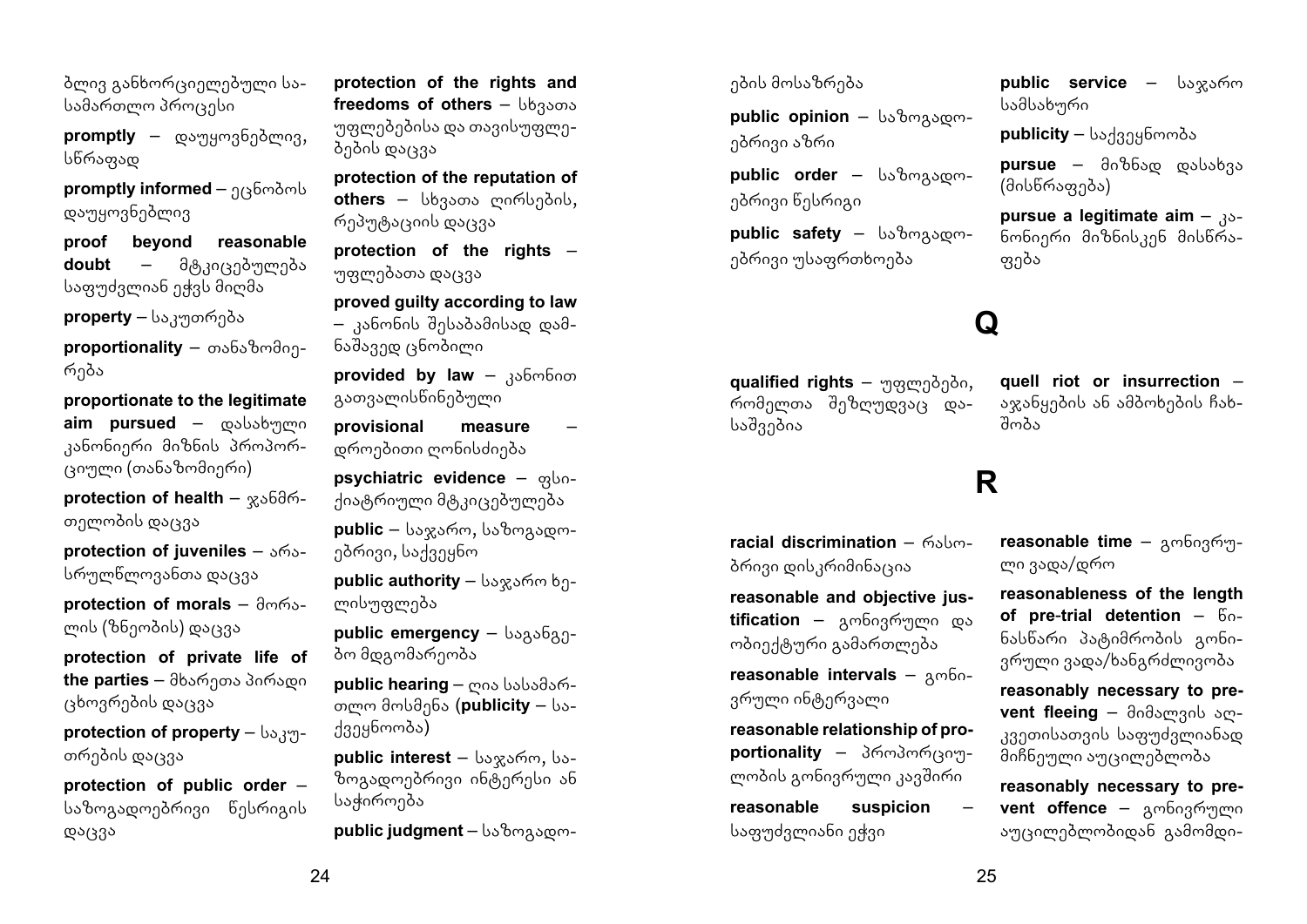ნარე სამართალდაროვევის აღსაკვეთად

reasoning – მსჯელობა, მოცივაცია

**receive and impart information and ideas** – ინფორმაციისა და იდეების მიღება და გავრცელება

**rectify the shortcomings** –  $b$ არვეზების გამოსწორება

redress – აღდგენა, გამოსწორება

**referral to the Grand Chamber** 

– დიდი პალატისათვის საქმის  $A$ ადაცემა

**refugee** – ლტოლვილი

**refusal** – უარი

**regardless of frontiers** -  $bs8m$ ვრების მიუხედავად

registrar – სასამართლო მდივანი

**registry** – სამდივნო

**reimbursement** – ანაზოაურება

**rejection of appeal –**  $bsBo$ ვარზე (სააპელაციო ან სხვა) უარის თქმა

release pending trial – Asonsვისუფლება საქმის განხილვის განმავლობაში

**relevant domestic law** – შიდასახელმწიgmadmaan bodomoomo

**relevant domestic practice** – შესაბამისი ეროვნული პრა- $100,35$ 

**religion** – mamazos

**religious community –**  $\epsilon_{\text{2}}$  $a$ იური გაერთიანება, საზოგადოება

**religious instructions – mgmo**გიური განმარტებანი

religious practice - mgmngomრი წესების დაცვა

**relinquishment of jurisdiction in favour of the Grand Cham-**

**ber** – დიდი პალატისათვის იურისდიქციის გადაცემა

remand – აღკვეთის ღონისძიება (ძირითადად, წინასწარი პატიმრობის მნიშვნელობით)

**remand in custody**  $-6$ **.** ნასწარი პატიმრობა

**rendition –** რენდიცია  $(n<sub>0</sub>, n<sub>0</sub>, n<sub>0</sub>)$  სახელმნიფოს angm domob gasacagas, bbas  $\beta$ gamagamaa  $\beta$ gadaygaba baგამოძიებო მოქმედებების ჩა-ชิงศาวอเปียดต่อ

**reopen the proceedings** – სამართალწარმოების თავიდან განახლება

**reputation** – რეპუტაცია

**required by the interests of justice** – რასაც/თუ ამას მოითხოვს მართლმსაჯულების ინტერესები

residence – საცხოვრებელი ადგილი

**respect for correspondence** – მიმოწერის პატივისცემა

**respect for family life**  $-\omega x \delta y$ რი ცხოვრების პატივისცემა

**respect for home - barsbon**ვრებლის პატივისცემა

**respect for parents' philosophical convictions –**  $\frac{\partial \mathcal{L}}{\partial \mathbf{w}}$  $\delta$ ის ფილოსოფიური მრწამსის პატივის $\epsilon$ ემა

**respect for parents' religious convictions** – მშობლების რეmozommo dmbsdbob dangogobrada

**respect for private life - 3065**დი ცხოვრების პატივისცემა

**respondent state's jurisdiction**  and responsibility - amasumba სახელმწიფოს იურისდიქცია და პასუხისმგებლობა

restitutio ad integrum - [3o6ვანდელი მდგომარეობის აღდგენა]

**restitution of property - bs am**თრების დაბრუნება/რესტიცუცია

**restriction on freedom of movement** – მიმოსვლის თავისუფლების შეზღუდვა

**restrictive interpretation** – შეზღუდული განმარტება

**retrial** – ხელმეორედ გასამართლება

**retroactive application of cri**minal/civil law – სისხლის*/*<br>სამოქალაქო — სამართლის სამოქალაქო უკუქმედითი გამოყენება

retroactivity – <sub>Mamadago,</sub> უკუძალა

**reunion of family** – mxsbob  $6<sub>0</sub>$ ვრთა გაერთიანება (ოჯახის<br>ნევრთა — განუყოფლობის განუყოფლობის პრინციპი)

review by a court - babadamთლოს მიერ (საქმის) გადასინჯვა

**review of lawfulness of deten**tion – პატიმრობის კანონიერების შემოწმება

**revision of an earlier judgment** 

– ადრე მიღებული გადაწყვეტილების/განაჩენის/განჩინების გადასინჯვა

**right of access to – bnmdn**საწვდომობის უფლება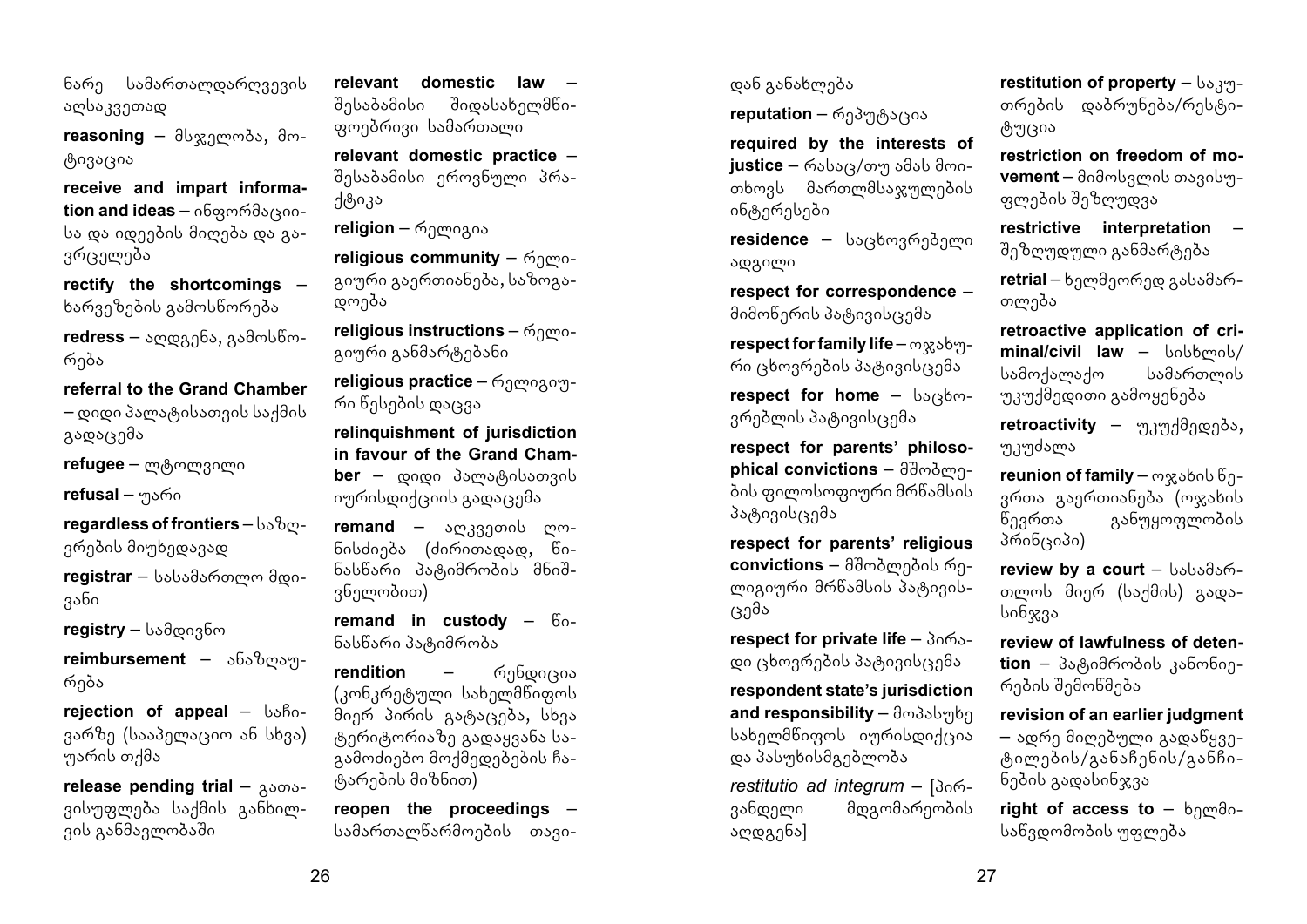**rights of defence –**  $\cos(330)$ უფლება

**right to individual application**  – ინდივიდუალური საჩივრის წარდგენის უფლება

**right to liberty and security**  – თავისუფლებისა და ხელშეუხებლობის უფლება

**right of petition to** – საჩივრის,

**scheme for free legal aid**  უფასო სამართლებრივი დახმარების სქემა

**scope of court review – bs**სამართლოს მიერ საქმის გადასინჯვის ფარგლები

**secrecy of correspondence** – მიმოწერის საიდუმლოება

secret ballot – ფარული კენჭისყრა

**secret surveillance – ban**დუმლო მეთვალყურეობა, თვალთვალი

**secure fulfilment of obligation prescribed by law** – კანონით დადგენილი ვალდებულების შესრულების უზრუნველყოფა

პეტიციის წარდგენის უფლე- $\lambda$ 

right to damages – kn<sup>3</sup>396bsrsoob უფლება

**rule of law** – 336mbob უზენაესობა

**ruling on an equitable basis** – სამართლიან საწყისებზე გადანყვეტილების მიღება

## **S**

**secure the payment of contributions or penalties –**  $3000 - 4000$ სახადებისა და ჯარიმების გადახდის უზრუნველყოფა

**security of person - domogon** ხელშეუხებლობა

seizure of – ამოღება (მაგალითად, ჩხრეკის შედეგად)

self-defence – თავდაცვა, აუცილებელი მოგერიება

**separate set of proceedings** – სასამართლო სამართალწარმოების განცალკევებული წარმოება

**service exacted in case of emergency** – **b**sαρδαρδω მდგომარეობის დროს დაკისრებული სამსახური

**service of a military character –** სამხედრო ხასიათის სამსახური

**servitude –** ყმობა

**sick leave** – შვებულება ავადმყოფობის გამო

 $six$ -month period/rule  $nAsb$ - $\sigma$ ვიანი ვადა/ექვსთვიანი ვადის წესი

 $slavor - \partial \phi \partial \phi$ 

social origin – სოციალური **Kymamaz** 

social security – bmr303mmmn დაცვა

**special circumstances –**  $30-6$ საკუთრებული გარემოებები

**speediness of review –**  $A\delta$ **00**სინჯვის სისწრაფე

### **T**

take proceedings -  $b$ sdsmთალწარმოების აოძვრა

taken alone – ცალკე აღებული

**taking of property** – საკუთრების ჩამორთმევა

tax penalty - bagagababagon ჯარიმა

**stand for election - 30600000**ტობა არჩევნებში

**statute-barred –** kabmboon აკრძალული

**strictly necessary** -  $\partial_{\mathcal{A}}\partial_{\mathcal{A}}\partial_{\mathcal{A}}\phi$ აუცილებელი

**strictly proportionate –**  $\partial_{\lambda} \delta$ ცრად თანაზომიერი (პროპორციული)

**striking out of application**  – საჩივრის ამოღება განსახილველ საქმეთა ნუსხიდან **substitute service –**  $\omega_{\text{eff}}$ **6**ნატიული სამსახური

supplementary opinion -  $\infty$ მატებითი აზრი

**surrender** – დანებება, ტყვედ ჩაბარება

 $summon$  the witness  $\partial m$ <sub>6</sub> $\partial$ <sub>0</sub> გამოძახება

taxation - gagababagob gaკისრება**;** საგადასახადო

 $($ ზედსართავი) territorial integrity - 800608m-

რიული მთლიანობა

**testify at trial** – სასამართლოში ჩვენების მიცემა